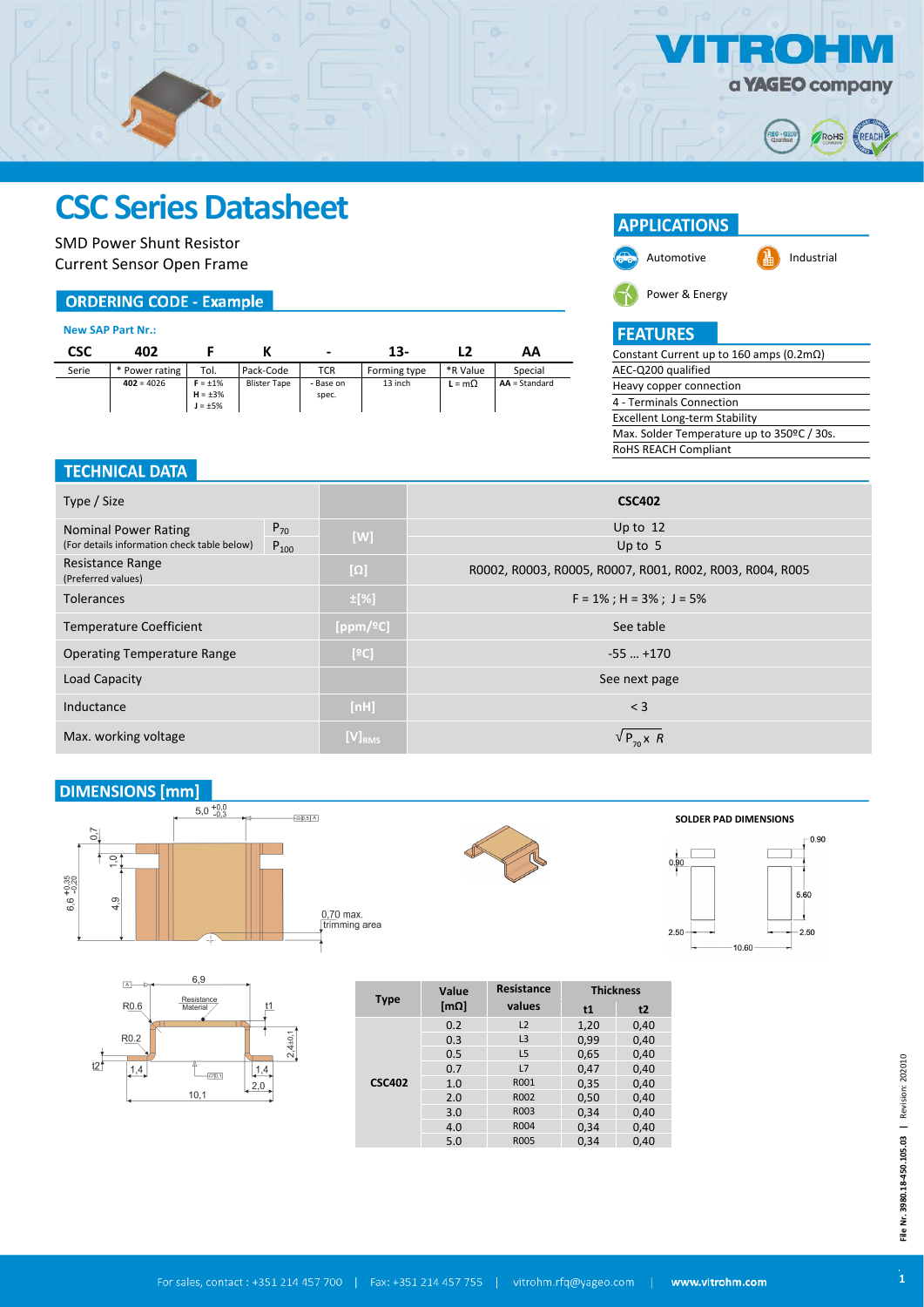

# **CSC Series Datasheet**

## **PERFORMANCE DATA**

| <b>Type</b>                                                                                                           |           | <b>CSC402</b>                                                |
|-----------------------------------------------------------------------------------------------------------------------|-----------|--------------------------------------------------------------|
| <b>Derating Linear</b>                                                                                                | [°C]      | 70170 (0W)                                                   |
| Endurance<br>IEC60115-1 clause 4.25<br>(P <sub>70</sub> @ 70[°C], 1000[h])                                            | ±[%]      | 1,0                                                          |
| Resistance to Soldering Heat<br>IEC60115-1 clause 4.18<br>$(260^{\pm 5} [^{\circ}C], 3.5^{\pm 1}[s])$                 | $\pm$ [%] | N.A.                                                         |
| Low Temperature Exposure<br>$-65[°C]$ 24[H]                                                                           | $\pm$ [%] | 0,1                                                          |
| High Temperature Exposure<br>+170[ <sup>o</sup> C] 1000[H]                                                            | $\pm$ [%] | $\mathbf{1}$                                                 |
| Rapid change of temperature<br>IEC60115-1 clause 4.19 and IEC60068-2-14<br>(30 [min] -55 [ºC] and 30 [min] +150 [ºC]) | ±[%]      | 0,5                                                          |
| <b>Biased Humidity</b><br>MIL-STD-202 Method 103<br>(85[ºC], 85[%RH] 1.000[h])                                        | ±[%]      | 0,5                                                          |
| Vibrations<br>Mil-STD-202 Method 204<br>(10 to 2000 [Hz], 5 [G] for 20 [min], 12 cycles, each of 3 orientation        | $\pm$ [%] | 0,2                                                          |
| <b>Mechanical Shock</b><br>Mil-STD-202 Method 213<br>(Method C, peak value 100 [G], Half sine)                        | $\pm$ [%] | 0,2                                                          |
| Solderability<br>IEC60068-2-20<br>$(245^{+5}[9C]3^{+0.5}[s])$                                                         |           | Solder bath method (> 95% coverage)                          |
| Stability deviation                                                                                                   | ±[%]      | < 0.5 after 2000 Hours $*T_t = 110^{\circ}C$                 |
| <i>* Tt = Terminal Temperature</i>                                                                                    |           | < 1.0 after 2000 Hours<br>* T <sub>t</sub> = $140^{\circ}$ C |
| <b>Marking</b><br>IEC60062                                                                                            |           | Value imprinted                                              |

## **ELECTRICAL SPECIFICATIONS**

|               | Value         | Resistance       | <b>TCR</b> |                                  | <b>Power Rating</b> |                | <b>Resistive alloy</b> |
|---------------|---------------|------------------|------------|----------------------------------|---------------------|----------------|------------------------|
| <b>Size</b>   | [ $m\Omega$ ] | values           | [ppm/°C]   | <b>Material</b>                  | $P_{70}$ [W]        | $P_{100}$ [W]  | TCR [ppm]              |
|               | 0.2           | L2               |            | <b>Copper Manganese MC2Alloy</b> | 12                  | 5              | $< \pm 10$             |
|               | 0.3           | L3               |            | Copper Manganese 38 Alloy        | 10                  | 5              |                        |
|               | 0.5           | L5               |            | <b>Copper Manganese 38 Alloy</b> | 9                   | 5              |                        |
|               | 0.7           | L7               |            | <b>Copper Manganese 43 Alloy</b> | 8                   | 5              |                        |
| <b>CSC402</b> | 1.0           | R001             | < 50       | <b>Copper Manganese 43 Alloy</b> | $\overline{7}$      | $\overline{4}$ |                        |
|               | 2.0           | R002             |            | Aluchrom Alloy                   | $\overline{7}$      | $\overline{4}$ |                        |
|               | 3.0           | R <sub>003</sub> |            | Aluchrom Alloy                   | 5                   | 3              | $< -25$                |
|               | 4.0           | R004             |            | Aluchrom Alloy                   | $\overline{4}$      | $\overline{2}$ |                        |
|               | 5.0           | R005             |            | Aluchrom Alloy                   | 3                   | $\overline{2}$ |                        |

Note: Please contact with sales offices, distributors and representatives in your region before ordering.